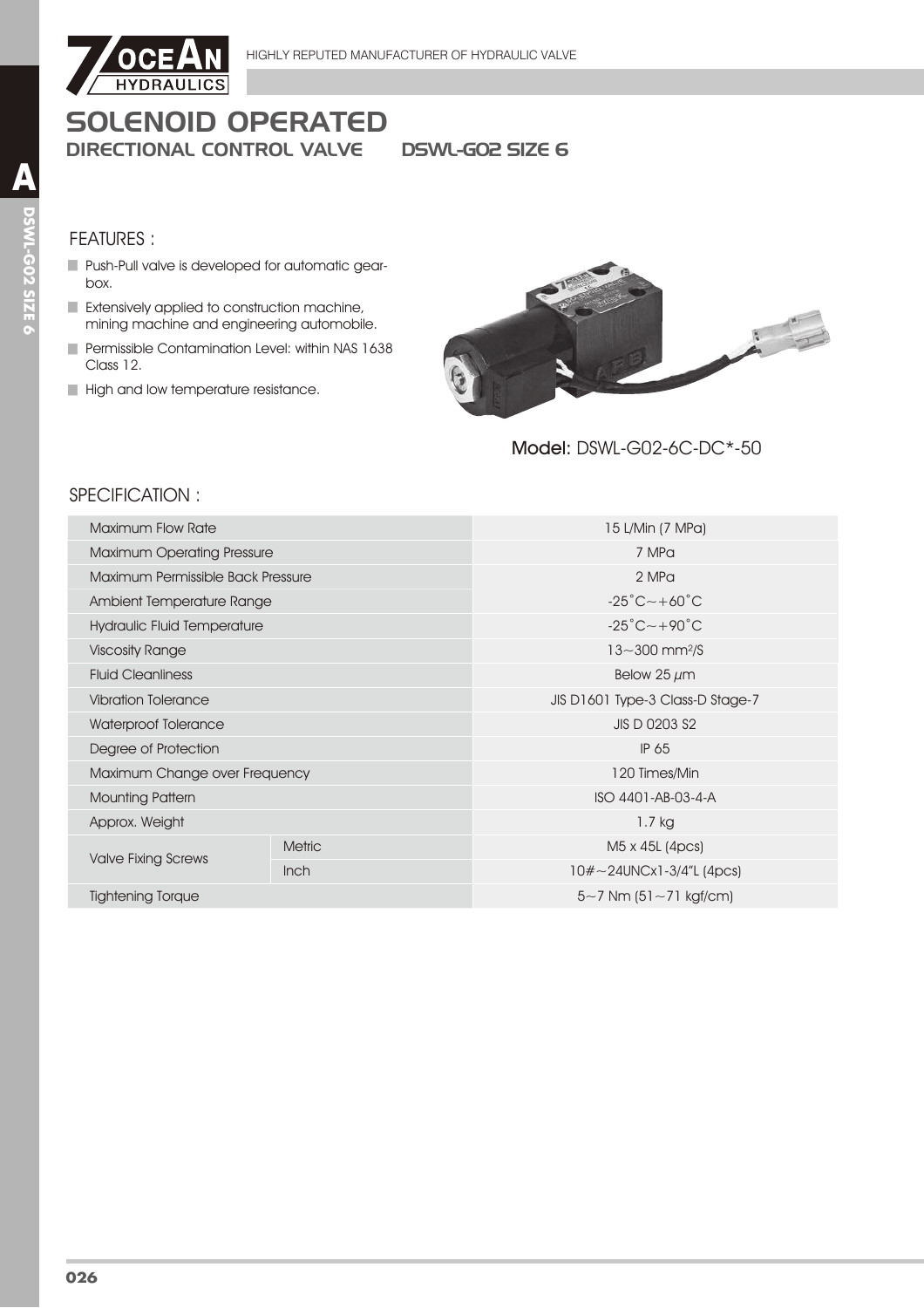# SOLENOID OPERATED

DIRECTIONAL CONTROL VALVE DSWL-G02 SIZE 6

#### ORDERING CODE :

DSWL – G 02 – 6C – DC12 – 50 – 01

1 2 3 4 5 6 7

## **1 DIRECTIONAL CONTROL VALVE**

#### **2 MANIFOLD OR SUBPLATE MOUNTING**

#### **3 NOMINAL VALVE SIZE**

NG 6, CETOP 3 and ISO 4401-03 (NFPA-D03/DIN 24340

#### **4 TYPE OF SPOOL**

#### 5 ELECTRIC POWER SOURCE INDICATION

DC12: DC12V DC24: DC24V

#### 7 DESIGN NUMBER

50: Coil at B side 50A: Coil at A side

#### 8 CONNECTOR & TERMINAL TYPE

Connector and terminal can be made as request

#### SPOOL TYPES:

| Position type<br>during transition | Double solenoid valves,<br>solenoid at port A end<br>$-C-50A-$ | Double solenoid valves,<br>solenoid at port Bend<br>$-C-50-$ |
|------------------------------------|----------------------------------------------------------------|--------------------------------------------------------------|
| 2(C)                               | P<br>a<br>b                                                    | ΑB<br>a b                                                    |
| 6 <sup>(C)</sup>                   | B<br>P<br>a<br>b                                               | A B<br>D<br>a b                                              |

\*( ) : Rexroth Model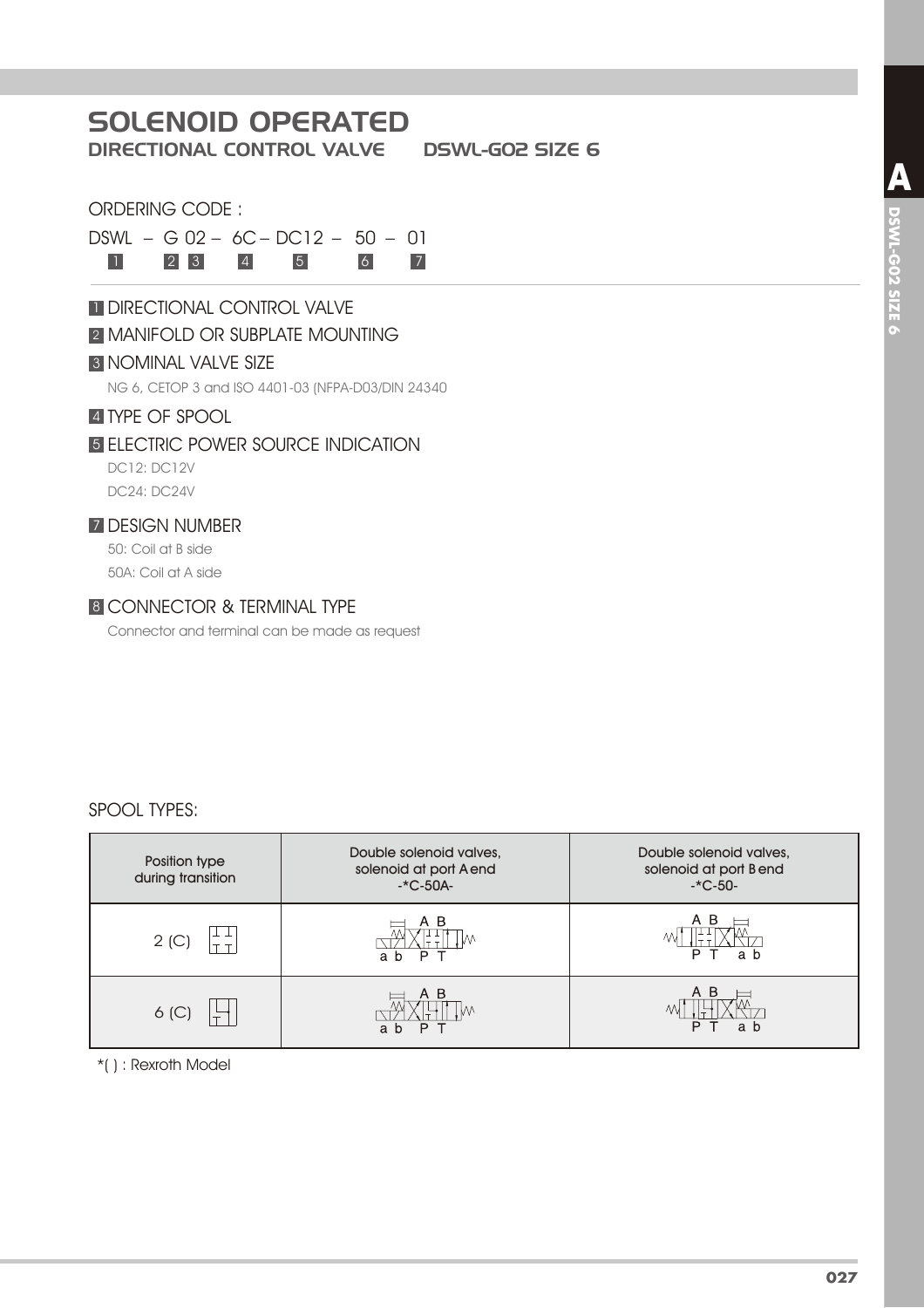

## **SOLENOID OPERATED DIRECTIONAL CONTROL VALVE**

**DSWL-GO2 SIZE 6** 

#### PERFORMANCE FIGURES & CURVES:

Pressure Drop Curve Reference Chart

|            | C.                      |                   |                   |                   |
|------------|-------------------------|-------------------|-------------------|-------------------|
| Spool Type | <b>Control Position</b> |                   |                   |                   |
|            | $P \rightarrow A$       | $P \rightarrow B$ | $A \rightarrow I$ | $B \rightarrow T$ |
| $2$ (C)    |                         |                   |                   |                   |
| $6$ (C)    |                         |                   |                   |                   |



Viscosity of Hydraulic Fluid: 36 mm<sup>2</sup>/s

## **FEATURES OF ELECTRO-MAGNETIC COIL:**

| Voltage<br>(N) | <b>Holding Current</b><br>(A) | <b>Holding Power</b><br>(W) | Permissible<br>Voltage<br>(N) | <b>Insulation Grade</b> | Coil Insulation<br>Class | <b>Insulation</b><br>Resistance<br>$(M\Omega)$ |
|----------------|-------------------------------|-----------------------------|-------------------------------|-------------------------|--------------------------|------------------------------------------------|
| 24             | 0.97                          | 25                          | $21.6 - 26.4$                 | B                       | Н<br>[180°C]             | >50                                            |
| 12             | 1.83                          | 25                          | $10.8 - 13.2$                 |                         |                          |                                                |

#### WIRING: